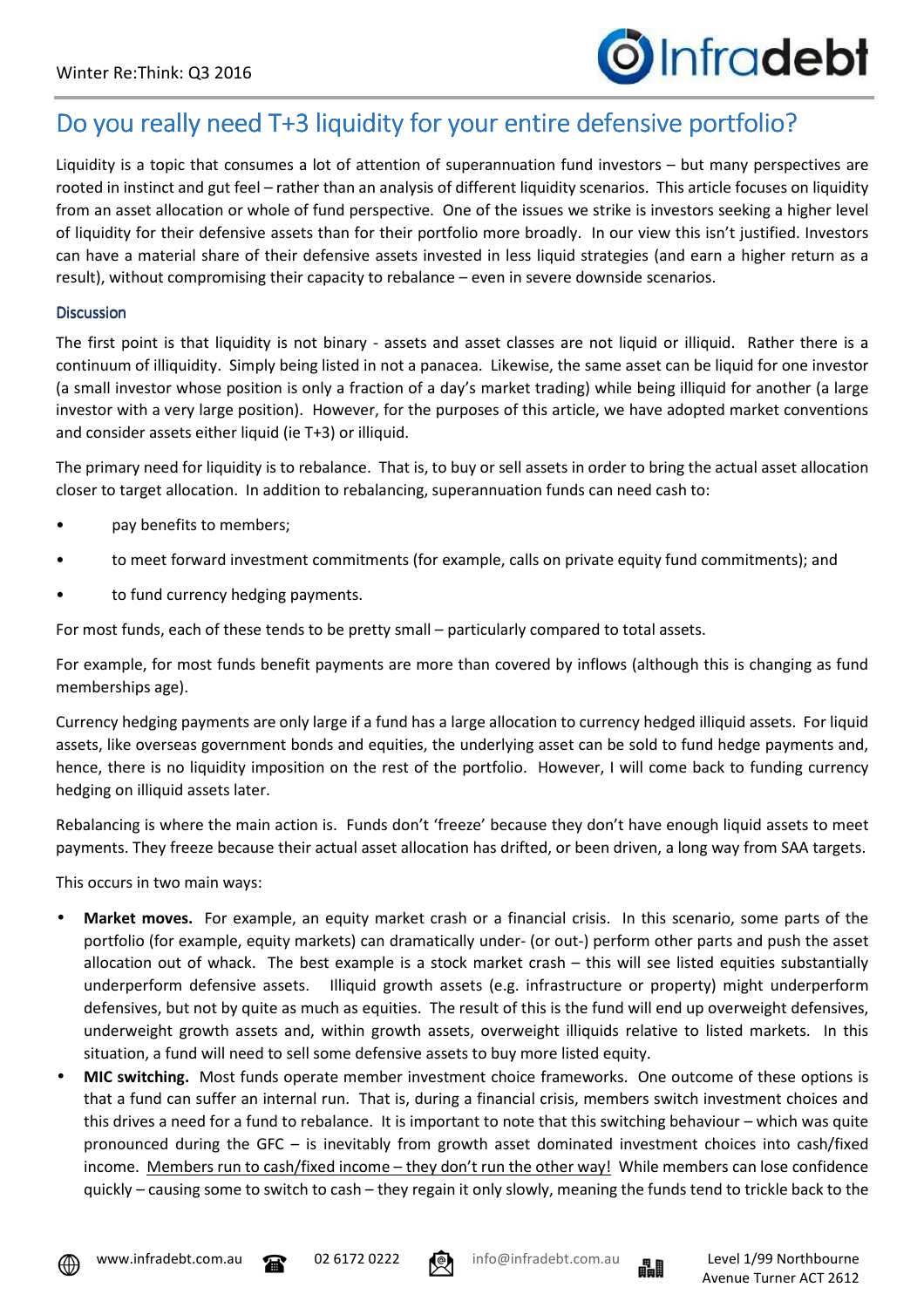

higher growth asset options. Thus, in a liquidity crisis, MIC switching driven rebalancing involves selling growth assets and buying defensives.



For most funds – where MIC take-up is relatively low – the MIC switching effect is relatively small (for example – net shifts to defensives of 1-5% of total assets occurred during the GFC) and, hence, the market move effect dominates outcomes.

In understanding these affects, it is useful to model potential scenarios so as to analyse the potential scale of rebalancing required. Consider a simple model where:

- a fund has a 70:30 asset allocation and starts at target weights;
- its liquid growth assets (i.e. listed equities) suffer a return shock;
- illiquid growth assets are assumed to fall by half the amount of the shock; and
- in a typical financial crisis, bond rates fall and this provides a capital gain which we have assumed is 10%. Given the low starting level of bond rates today (compared to any other time in history) this may prove an optimistic assumption – but that is a question for another day.

The table below shows the results of this model for a 25% return shock. For a fund that started in line with its target asset allocation, the 25% return shock would push it 6.8% underweight growth assets with a matching overweight to defensive assets. To rebalance at a growth/defensive level would require the sale of 6.8 percentage points of defensive assets, or 18% of its defensive asset holdings. This model ignores MIC switching – but the switch effect would be to reduce the amount of rebalancing required – as members would be switching from growth to defensive.

|                        | Initial<br>Allocation<br>(\$) | Return | <b>New</b><br>Allocation<br>(\$) | <b>New</b><br>Allocation<br>$(\%)$ | <b>Deviation</b> | Implied<br>Rebalance |
|------------------------|-------------------------------|--------|----------------------------------|------------------------------------|------------------|----------------------|
| Cash                   | 10                            | 0%     | 10                               | 11%                                | 1.5%             |                      |
| <b>Bonds</b>           | 20                            | 10%    | 22                               | 25%                                | 5.3%             |                      |
| <b>Total Defensive</b> | 30                            | 7%     | 32                               | 37%                                | 6.8%             | 18%                  |
| Liquid Growth          | 50                            | $-25%$ | 37.5                             | 43%                                | $-6.9%$          |                      |
| Illiquid Growth        | 20                            | $-13%$ | 17.5                             | 20%                                | 0.1%             |                      |
| Growth                 | 70                            | $-21%$ | 55                               | 63%                                | $-6.8%$          |                      |
| <b>Total</b>           | 100                           | $-13%$ | 87                               | 100%                               | 0%               |                      |

The next table maintains the same assumptions but shows the key outputs for a range of different size shocks.

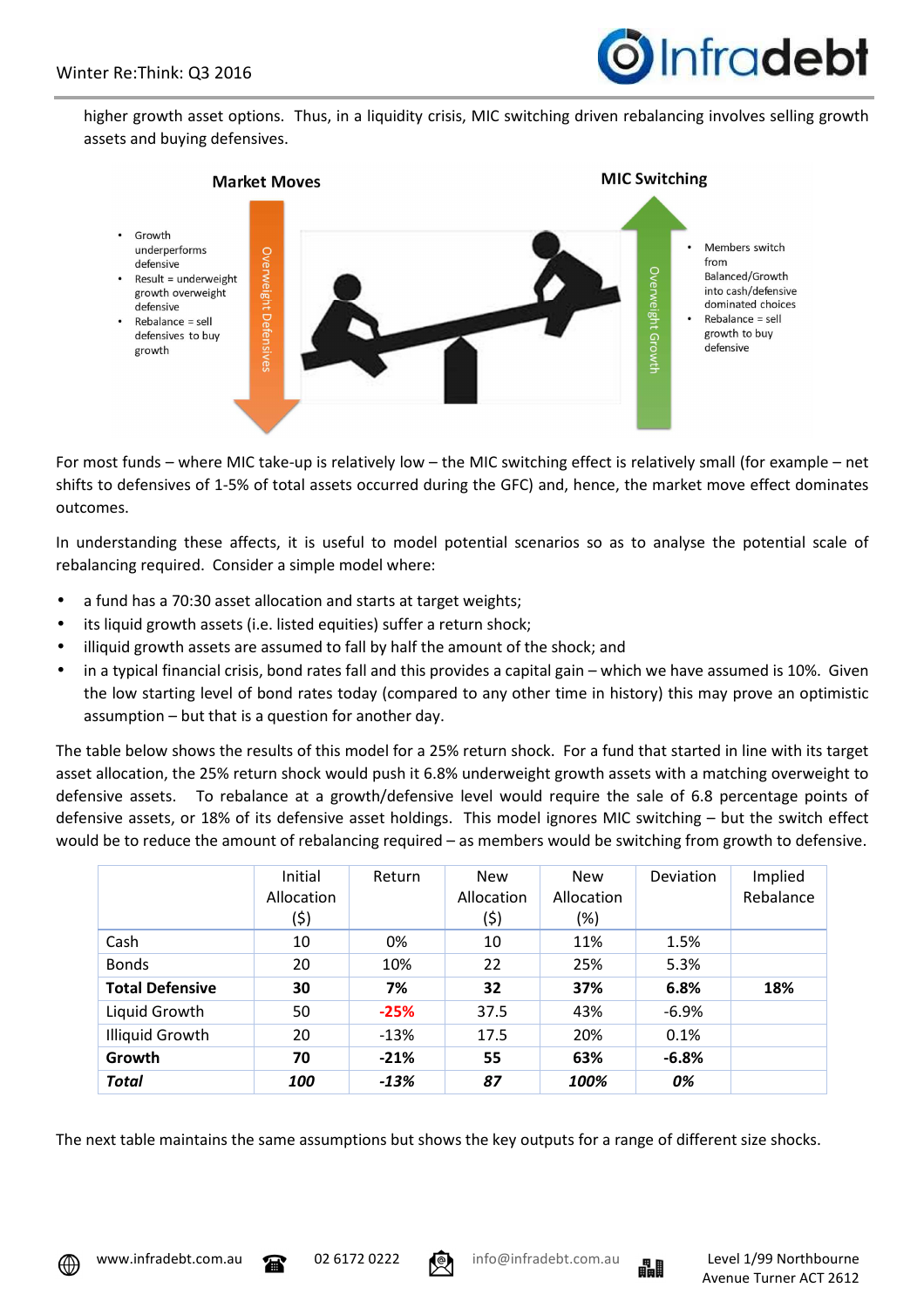## Winter Re:Think: Q3 2016



| <b>Return Shock</b>                         | $-10%$ | $-25%$ | $-50%$ | $-67%$ | -90%   |
|---------------------------------------------|--------|--------|--------|--------|--------|
| Implied Illiquid Growth<br>Overweight       | 0%     | 0%     | 1%     | 2%     | 3%     |
| Implied Liquid Growth<br>Underweight        | $-3%$  | $-7%$  | $-15%$ | $-23%$ | -40%   |
| Implied Growth<br>Underweight               | $-3%$  | $-7%$  | $-14%$ | $-22%$ | $-37%$ |
| Implied Sale of Defensive (%<br>of holding) | 10%    | 18%    | 33%    | 42%    | 55%    |

The key takeout from this table is that while the extent of the underweight to growth assets grows with the size of the return shock, it takes very, very large shocks for this to require large sales of defensive assets. For example, a fall of 50% - which is an extremely severe outcome – would only necessitate the sale of around a third of defensive assets. To require half of defensive assets to be liquidated would require a fall in the order of 90% - at which point there might be broader issues for the superannuation system!

Astute readers might then say, but what about currency hedging of illiquids – doesn't that change everything? Illiquid currency hedged investments do create unique challenges for funds. However, as the analysis below shows, this is more because you have the potential for very high allocations to illiquid growth assets, rather than the pure liquidity implications of funding hedge payments.

The tables below are a simple extension of the model outlined above, with the following basic assumptions:

- currency hedging on liquid assets is funded from within the asset class itself;
- the return shock is associated with a depreciation of the Australian dollar of the same magnitude. That is, in a 20% equity market correction, the Australian dollar is assumed to depreciate by 20%. This makes the Australian dollar value of overseas currency hedged assets increase by 20% (before the impact of returns). It also means a hedge loss equal to 20% of the allocation to currency hedged illiquid assets will need to be funded from liquid assets; and
- all currency hedged illiquid assets sit within the growth asset class from a rebalancing perspective.

The key driver of different outcomes in this modelling is the allocation to currency hedged illiquid assets. The tables below show two scenarios. The first for a fund with 5% currency hedged illiquids (which is reasonably representative of the typical industry fund). The second is for a fund with 20% currency hedged illiquid assets. This would be a very high level of overseas illiquid investing and not representative of typical funds, but no less, it illustrates the effects.

| Scenario with 5% allocation to Currency Hedged Illiquids |        |        |      |      |      |  |  |
|----------------------------------------------------------|--------|--------|------|------|------|--|--|
|                                                          |        |        |      |      |      |  |  |
| <b>Return Shock</b>                                      | $-10%$ | $-25%$ | -50% | -67% | -90% |  |  |
| Implied Growth Underweight                               | 3%     | 5%     | 10%  | 16%  | 27%  |  |  |
| Implied Illiquid Overweight                              | 1%     | 2%     | 6%   | 8%   | 13%  |  |  |
| Hedge Payments (% of defensives)                         | 2%     | 4%     | 8%   | 10%  | 14%  |  |  |
| Total Liquidity Requirement (% of defensives)            | 10%    | 18%    | 31%  | 41%  | 55%  |  |  |